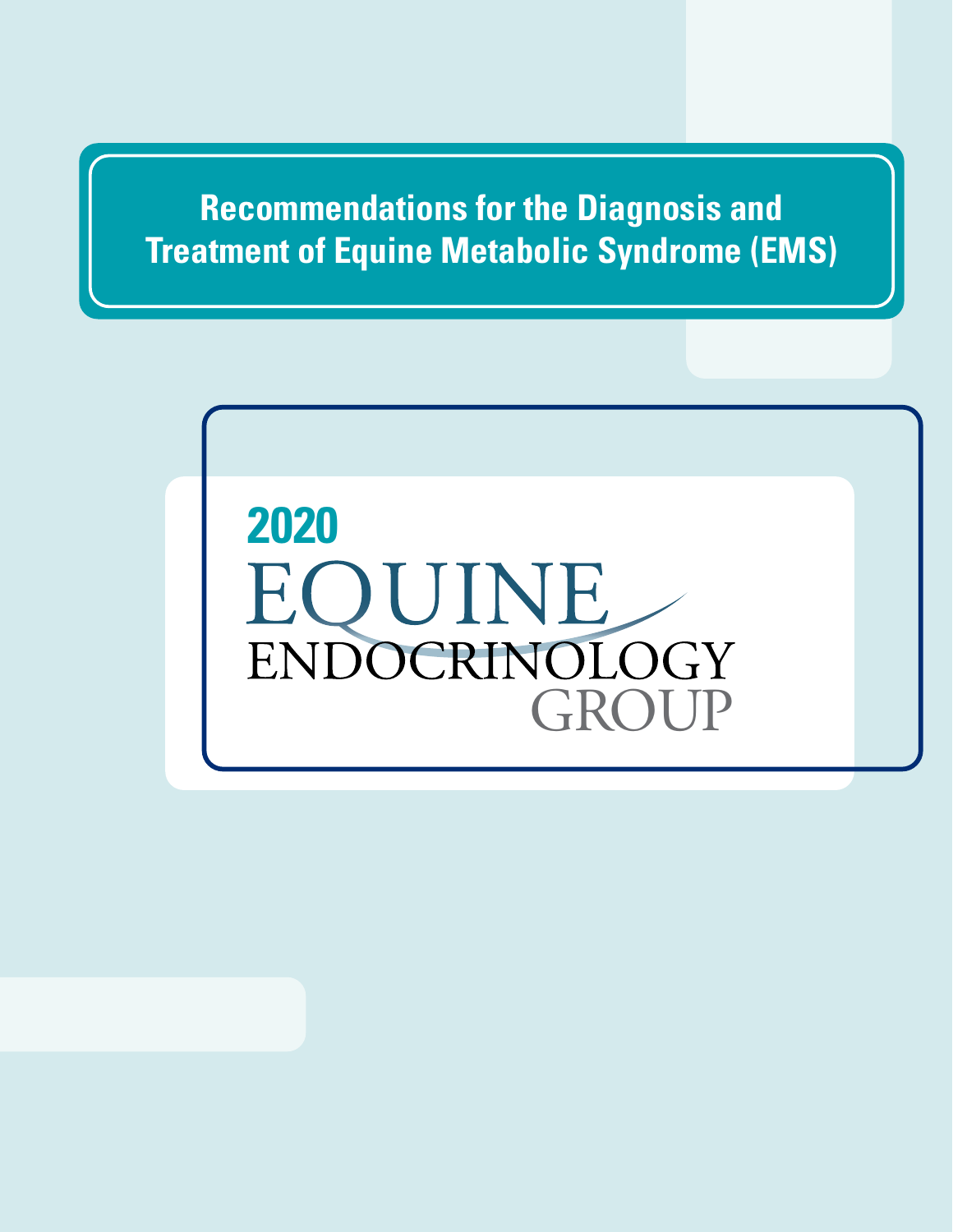### **Recommendations for the Diagnosis and Treatment of Equine Metabolic Syndrome (EMS)**

June 2020

Prepared by the EMS Working Group Nicholas Frank (Group Coordinator; Tufts University) Simon Bailey (University of Melbourne) François-René Bertin (The University of Queensland) Melody de Laat (Queensland University of Technology) Andy Durham (Liphook Equine Hospital) Janice Kritchevsky (Purdue University) Nicola Menzies-Gow (Royal Veterinary College)

### **Introduction**

Equine metabolic syndrome (**EMS**) is a collection of risk factors highly associated with an increased risk of hyperinsulinemia-associated laminitis (**HAL**) and other morbidities. Insulin dysregulation (**ID**) is a consistent feature of EMS and increased adiposity is typical. Additional factors present in some animals include increased generalized or regional adiposity, altered adipokine and postprandial incretin concentrations, hypertriglyceridemia, and hypertension. The syndrome may coexist with pituitary pars intermedia dysfunction (**PPID**) in older horses. EMS results from an interaction between genetic and environmental factors and the risk of laminitis in the individual animal therefore depends on the relative weighting of these influences. There are high-genetic risk animals that develop EMS with only mild environmental influences and other horses with lower genetic risk that develop EMS through exposure to improper environments (particularly diets that are high in non-structural carbohydrates [**NSC**]). It might therefore be assumed that any horse can develop EMS if exposed to sufficient inciting factors: improper management, exposure to environmental factors or epigenetic influences on gene expression.

Insulin dysregulation is defined as any combination of basal (resting) hyperinsulinemia, postprandial hyperinsulinemia (response to oral sugar test or consumed feeds), or tissue insulin resistance (**IR**; hepatic and/or peripheral). Insulin dysregulation is the central endocrine disorder of EMS. ID is typically associated with increased adiposity (obese EMS) but can be detected in lean horses (non-obese EMS). It can also exist in the absence of EMS in association with conditions such as PPID, systemic illness, stress, pregnancy and starvation.

The Equine Endocrinology Group (**EEG**) is composed of experts in the field of equine endocrinology who provide advice in the form of written guidelines to help veterinary practitioners diagnose and manage equine endocrine disorders. Guidelines are updated every two years or when new information becomes available and can be found on the EEG web site: <http://sites.tufts.edu/equineendogroup>.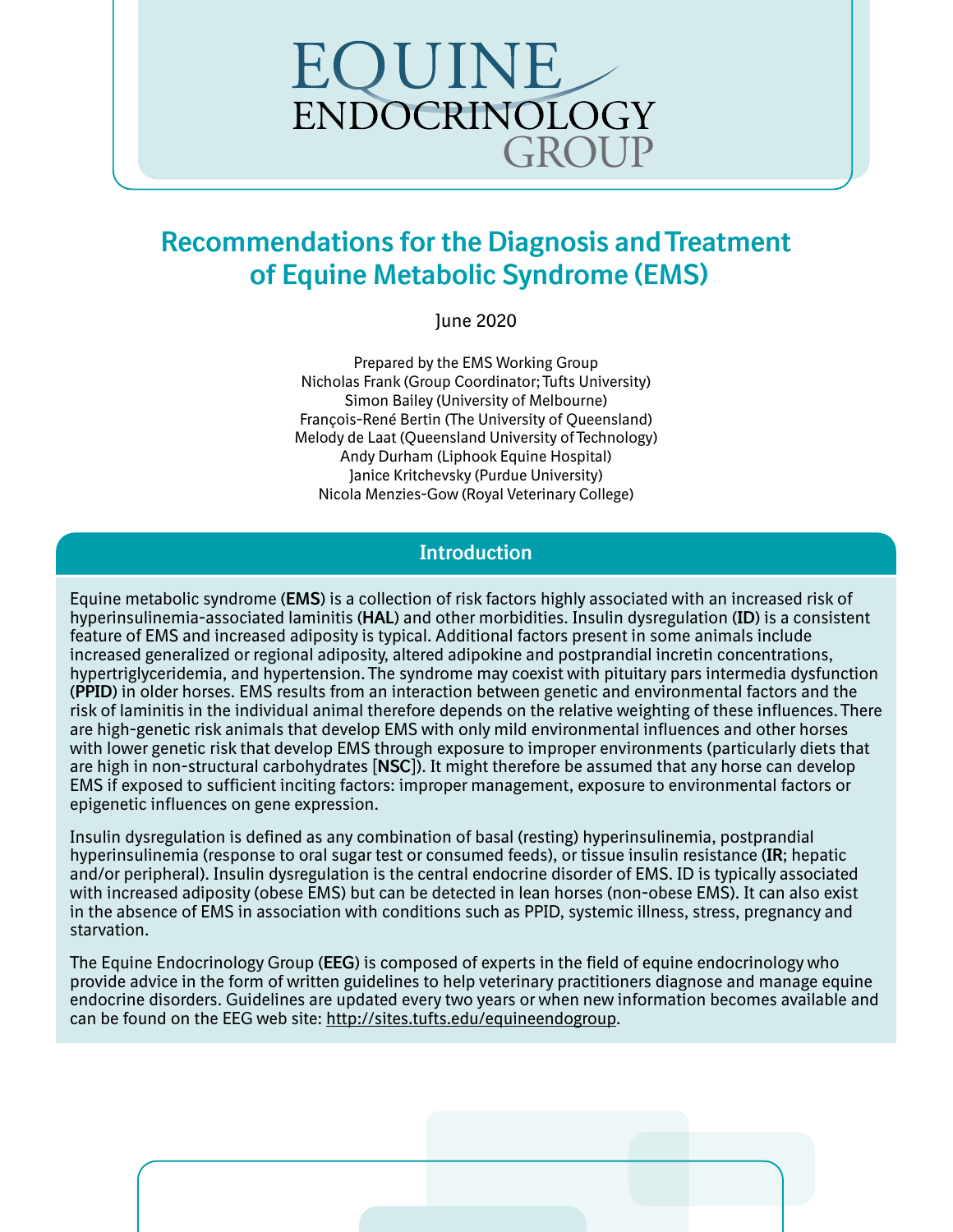### **Table 1 – Questions and answers about hyperinsulinemia-associated laminitis**

Laminitis is the outcome that poses the greatest health concern with EMS and the following questions and answers are provided for guidance:

| <b>Questions</b>                                                                                                                    | <b>Answers</b>                                                                                                                                                                                                                                                                                                                                                                                                                                                                                                                                                                                                                                                                                                                                                                                                                       |
|-------------------------------------------------------------------------------------------------------------------------------------|--------------------------------------------------------------------------------------------------------------------------------------------------------------------------------------------------------------------------------------------------------------------------------------------------------------------------------------------------------------------------------------------------------------------------------------------------------------------------------------------------------------------------------------------------------------------------------------------------------------------------------------------------------------------------------------------------------------------------------------------------------------------------------------------------------------------------------------|
| <b>How is HAL defined?</b>                                                                                                          | Laminitis associated with hyperinsulinemia that may appear to develop insidiously but<br>becomes a chronic condition characterized by episodes of mild to moderate lameness.<br>This form of laminitis begins as stretching and damage to laminae induced by sustained<br>hyperinsulinemia that can go undetected at first, but then progresses to lameness and more<br>classical signs of laminitis. This form of laminitis differs from the sepsis-associated and<br>supporting-limb laminitis in terms of the pathophysiology and histologic changes.                                                                                                                                                                                                                                                                             |
| <b>How does HAL differ from</b><br>other forms of laminitis?                                                                        | Other forms of laminitis include sepsis-associated laminitis, supporting limb laminitis, and<br>mechanical/traumatic laminitis ('road founder'). All of these forms of laminitis have readily<br>identifiable predisposing events and in the case of sepsis-associated laminitis, the primary<br>histopathological change is destruction of the basement membrane of the epidermal laminae.<br>In contrast, HAL episodes usually occur insidiously in association with factors that cause<br>blood insulin concentrations to increase including increased NSC intake. The characteristic<br>histopathological changes of HAL are stretching and elongation of the laminae without<br>destruction or lysis of the basement membrane.                                                                                                  |
| How much do insulin<br>concentrations have to<br>increase and for how long<br>do they have to stay elevated<br>to induce laminitis? | The exact duration and magnitude of hyperinsulinemia that is needed to precipitate clinical<br>laminitis is unclear and likely depends on the susceptibility of the individual horse and<br>whether or not there is pre-existing laminar damage. There may also be a distinction between<br>the onset of laminar damage and the point at which lameness is manifest or noticed by the<br>horse owner. The exact threshold for HAL to develop likely differs among individual animals<br>but studies of ponies placed on a high-NSC diet suggests that blood insulin concentrations<br>> 200 µU/mL sustained for 5 days <sup>1</sup> or experimental infusion of insulin so that blood insulin<br>concentrations are >1,000 µU/mL for 48-72h <sup>2</sup> can induce HAL.                                                             |
| How does hyperinsulinemia<br>cause laminitis in equids?                                                                             | We do not have a definitive answer to this question at present. The most popular theory is that<br>hyperinsulinemia induces inappropriate stimulation of insulin-like growth factor-1 receptors<br>on laminar epidermal cells. Decreased lamellar perfusion and altered energy regulation have<br>also been considered. <sup>3</sup>                                                                                                                                                                                                                                                                                                                                                                                                                                                                                                 |
| Do horses with pituitary<br>pars intermedia dysfunction<br>(PPID) develop HAL?                                                      | Yes, HAL is detected in approximately 30% of horses with PPID <sup>4</sup> and it is recommended that<br>horses greater than 10 years of age should be tested for PPID as well as ID. Refer to the Equine<br>Endocrinology Group Recommendations on PPID for more information.                                                                                                                                                                                                                                                                                                                                                                                                                                                                                                                                                       |
| Is pasture-associated<br>laminitis the same as HAL?                                                                                 | Yes. The carbohydrate content in pasture can cause abnormally increased blood insulin<br>concentrations in susceptible horses.                                                                                                                                                                                                                                                                                                                                                                                                                                                                                                                                                                                                                                                                                                       |
| Is corticosteroid-associated<br>laminitis the same as HAL?                                                                          | The association between glucocorticoid administration and the subsequent development<br>of laminitis is poorly defined. Corticosteroids should be used with caution in horses with<br>endocrine diseases. If a horse develops laminitis after corticosteroid administration, the<br>presence of an underlying endocrine disorder should be investigated.                                                                                                                                                                                                                                                                                                                                                                                                                                                                             |
| Does the degree of lameness<br>observed in an individual<br>animal predict the amount<br>of damage to the laminae<br>of the feet?   | In general, the answer is yes because horses with severe pain typically have the most łaminar<br>damage. However, HAL can develop insidiously, and laminae may undergo structural changes<br>without lameness being readily apparent ('subclinical laminitis'). Divergent growth rings<br>('founder lines') observed on the outside of the hooves provide evidence of structural changes<br>and radiographs may reveal rotation or osteitis of the third phalanx.                                                                                                                                                                                                                                                                                                                                                                    |
| When is it safe to put a horse<br>with HAL back on pasture?                                                                         | This depends upon the severity of ID in the individual animal and whether the risk of a<br>subsequent laminitis episode occurring has been successfully mitigated. The amount of<br>pasture access must also be defined before this question is answered because limited grazing<br>may be permitted but full access to a large pasture is never recommended. The general<br>recommendation is to reassess the horse by performing an oral sugar test (OST) and if negative<br>results are obtained then reintroduce pasture access in a controlled fashion using strategies<br>to limit grass intake including strip grazing or application of a grazing muzzle. Further<br>measurements of insulin concentrations should then be taken following grazing to assess the<br>insulinemic effect of the grass in the individual horse. |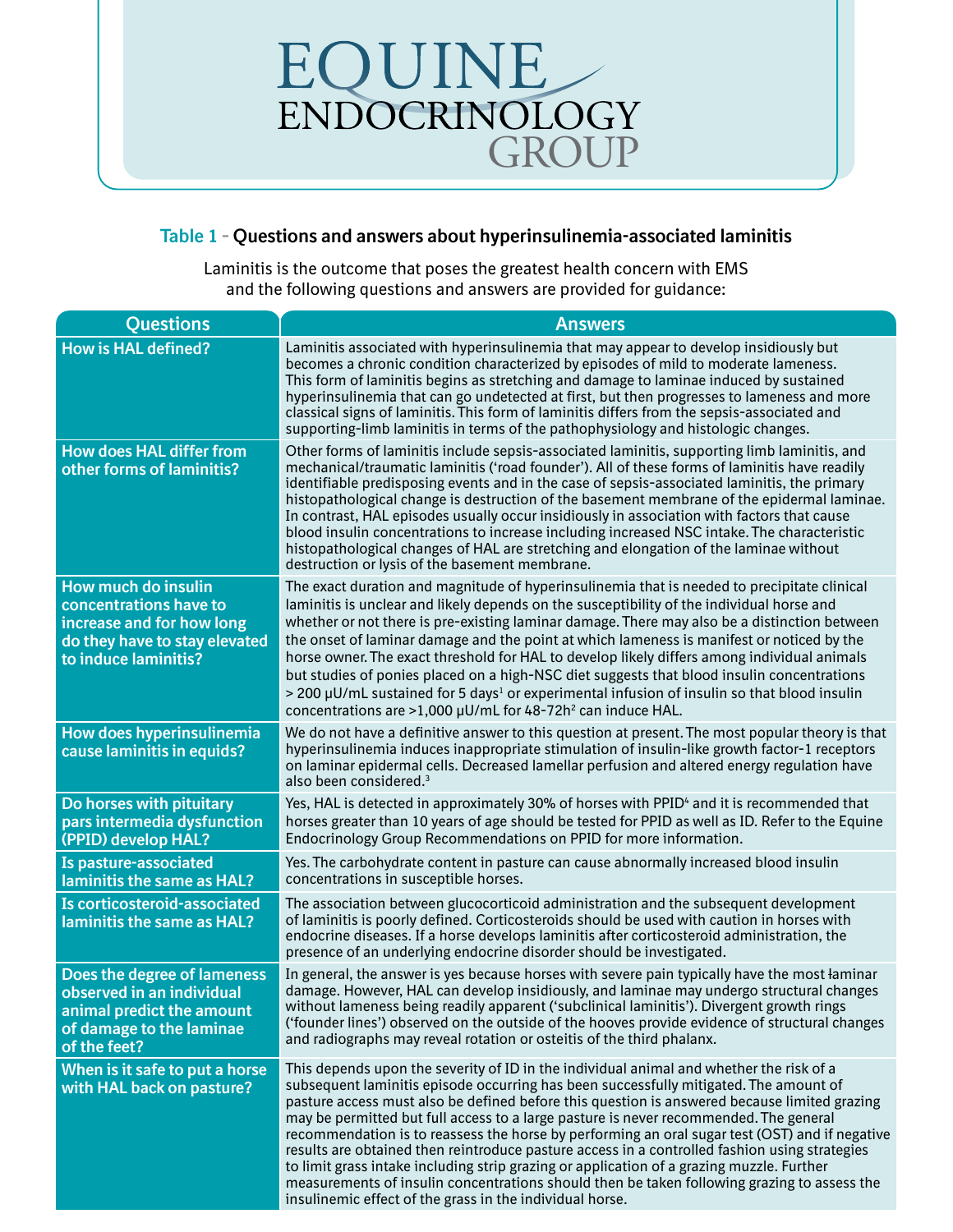

Insulin dysregulation is detected in all equids with EMS and in some with PPID and this is illustrated in the Venn diagram shown in Figure 1. The following algorithms (Figures 2-4) outline the recommended diagnostic and management pathways for ID and PPID.

**Figure 1 – Venn diagram showing the proposed overlaps among endocrine disorders discussed in these recommendations. Note that the area of each category within the diagram is purely illustrative and is not intended to be proportionate to the size of the population.**

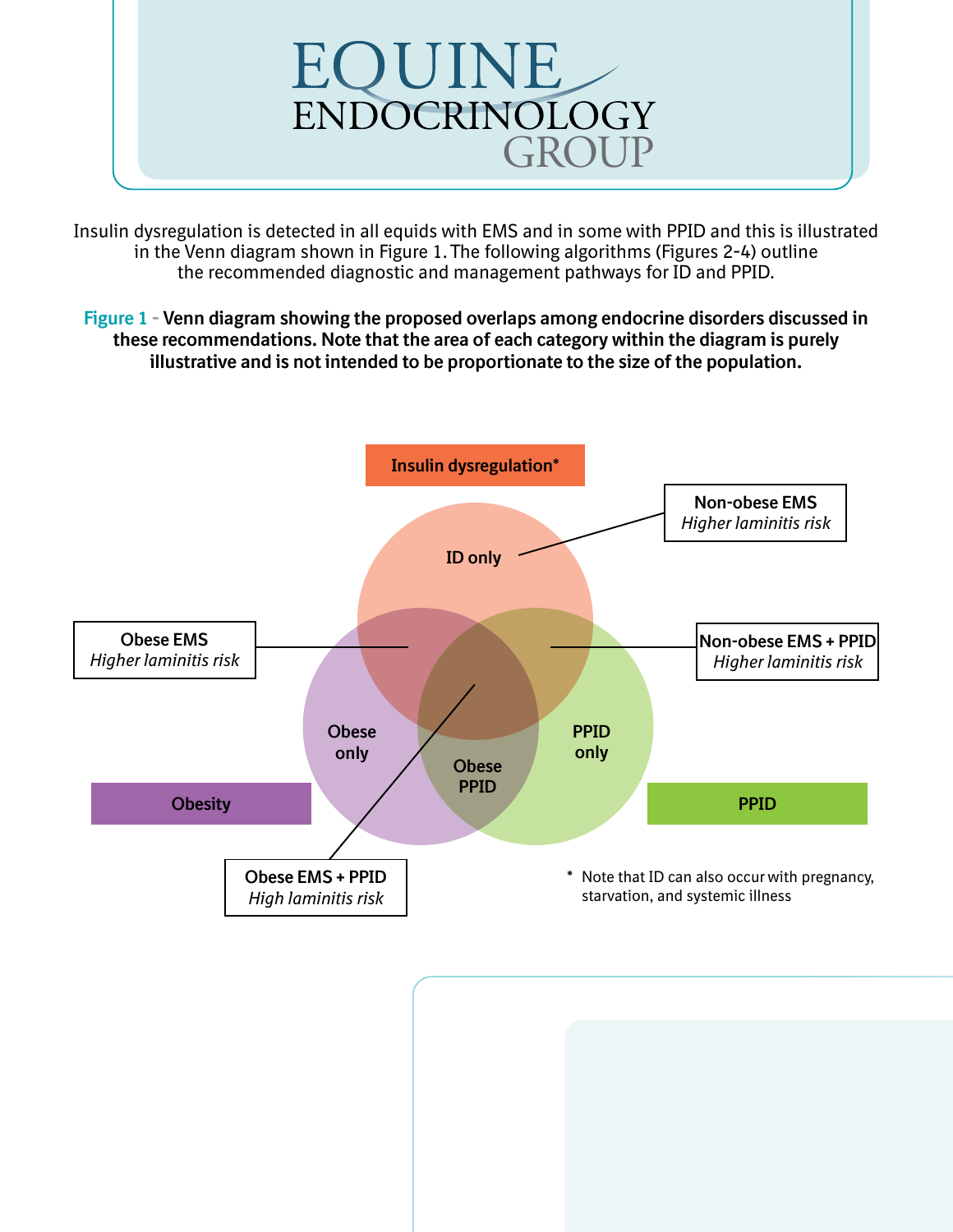

### **Figure 2 – Algorithm for the diagnosis and management of EMS**

The following algorithm (Figure 2) outlines the recommended diagnostic and management pathways once ID is diagnosed in both groups of animals.

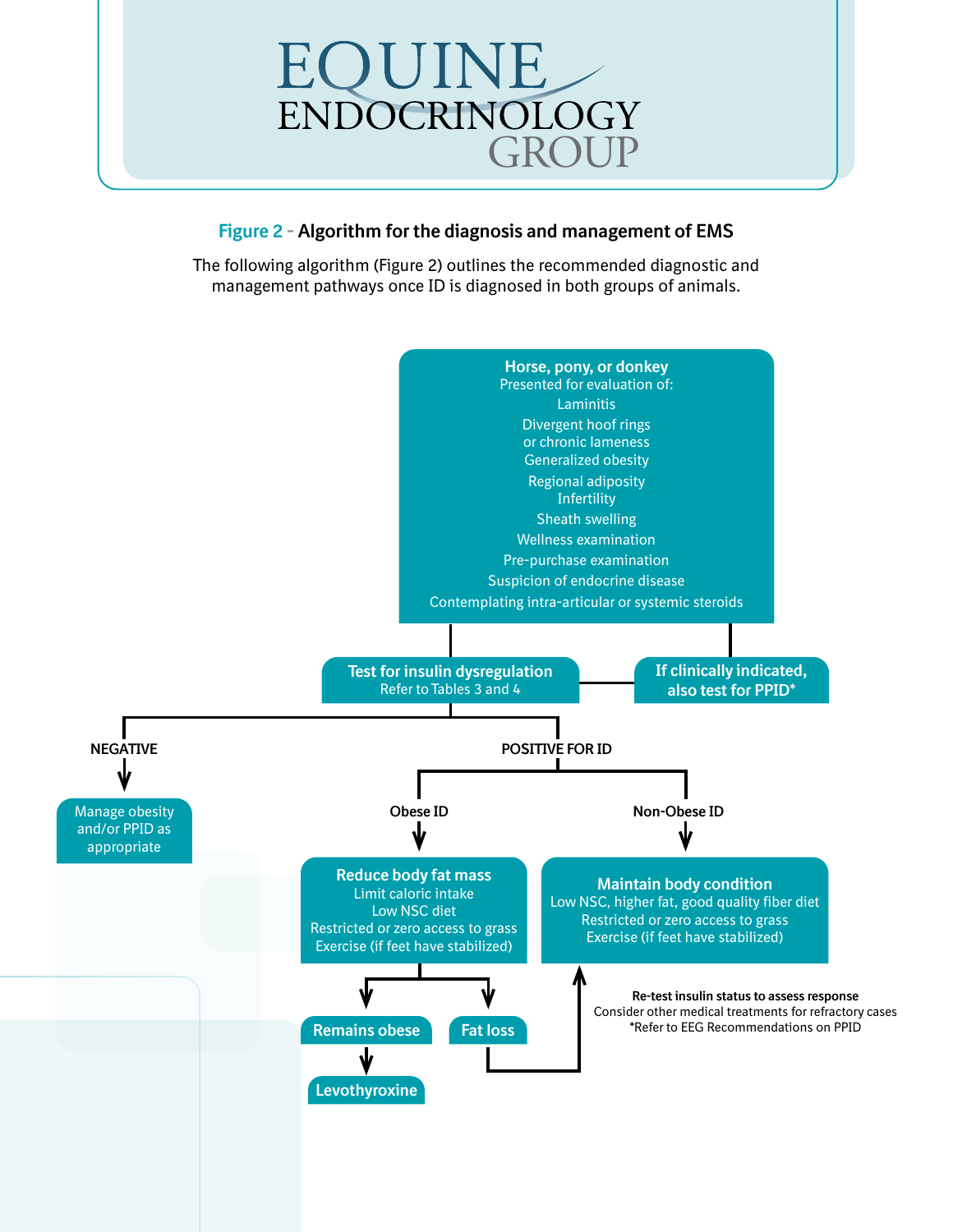### **Recommended approach for diagnostic testing**

### **Sample handling & analysis**

- Insulin is stable in plasma or serum for at least three days when separated from red blood cells and refrigerated (4°C). The decision to submit plasma or serum depends on the assay used by the laboratory and specific recommendations should be reviewed before samples are collected. Freeze serum or plasma if samples cannot be mailed within this time period. Note that samples may be frozen and thawed once, but multiple freeze-thaw cycles alter insulin concentrations.
- Insulin results vary according to the assay (radioimmunoassay, chemiluminescent assay, or enzyme-linked immunosorbent assay) and analyzer (e.g. Immulite 1000®, Immulite 2000xpi®) used to measure the hormone and cut-off values must be considered accordingly. Contact your diagnostic laboratory to confirm that the insulin assay in use has been validated for use with equine serum/plasma, and that reference intervals are specific to the assay and analyzer that are being used.

### **Selection of diagnostic tests**

- *Two dynamic tests are recommended*: the OST and the insulin tolerance test (**ITT**). The OST is preferred because insulin concentrations measured reflect a more complete sequence of events including digestion and absorption of sugars, incretin hormone responses, secretion of insulin from the pancreas and risk of HAL, whereas the ITT focuses solely upon hepatic and/or peripheral tissue insulin sensitivity.
- *Oral sugar test*: Advantages of this test include the ready availability of corn syrup, ease of administering corn syrup, and the test's assessment of insulin responses to ingested sugars. Disadvantages include the recommendation for horses to be fasted for 3-6 hours prior to testing and relatively low within-horse repeatability in test results. Fasting conditions are often achieved by the owner leaving one flake/slice of hay with the horse before midnight and then the test is performed the following morning. Variability in results is attributed to multi-factorial influences such as the NSC content of the current diet, differences in gastric and intestinal transit times, digestion of NSC, absorption of sugars, incretin responses and insulin secretion. When monitoring horses over time with this test, binary changes in the positive or negative result and major shifts in insulin concentrations ( $>$  30  $\mu$ U/mL) are clinically significant. Test performance is improved by administering 0.45 mL corn syrup/kg body weight instead of 0.15 mL corn syrup/kg,5 and this dose is routinely used in the United Kingdom without apparent safety concerns. In situations where horses are resistant to oral administration, corn syrup may be mixed with a small amount of low-glycemic feed (e.g. chaff). Oral dextrose powder can be used when corn syrup is not available but the test procedure and cut-off values for interpretation differ.
- *Insulin tolerance test*: Advantages of the ITT are that this test does not require pre-test fasting and blood glucose concentrations can be measured with a glucometer so preliminary results are available on the farm.6 Disadvantages include the cost of purchasing insulin and the risk of clinical hypoglycemia developing (although this is unlikely to occur in horses selected for testing on suspicion of ID). A small amount of grain may be fed to the horse or IV dextrose administered immediately after the 30-minute sample is collected to further mitigate hypoglycemia risk.
- *Resting (basal) insulin concentrations*: A single blood sample is collected with the horse in the fed state (hay or pasture, but not grain), and plasma/serum insulin concentrations are measured to detect resting hyperinsulinemia. This approach may be used to assess the insulinemic effect and therefore the laminitis risk of the current diet (forage or pasture).
- *Two-step approach to diagnosing ID*: Testing can be performed in two steps if the owner raises concerns about dynamic tests inducing laminitis. The first step is to measure the resting (basal) insulin concentration to screen the horse for hyperinsulinemia and assess laminitis risk. If the resting insulin concentration is normal, a dynamic test must still be performed as a second step because resting measures have low diagnostic sensitivity. Markedly abnormal OST results may be seen in horses with normal resting insulin concentrations. An OST is also recommended when only mild hyperinsulinemia is detected to estimate insulin responses to grazing on pasture or feeds. *Note: It has been the collective experience of the EEG that dynamic tests cause only transient alterations in glucose and insulin concentrations and do not induce laminitis.*
- *Blood glucose concentrations*: Diabetes mellitus occurs occasionally in horses and is likely to be detected with higher frequency in equids affected by EMS or PPID. Resting blood glucose concentrations should be measured to detect diabetes mellitus when any of the above tests for ID are performed.
- *Tests that are no longer recommended*: The glucose:insulin ratio and proxy measures of insulin sensitivity are not recommended as diagnostic tests for use in clinical practice and are not appropriate substitutes for the OST or ITT. The combined glucose-insulin test, frequently-sampled intravenous glucose tolerance test and euglycemic-hyperinsulinemic clamp procedure are considered too complex and expensive for routine clinical use but can provide relevant information in a research setting.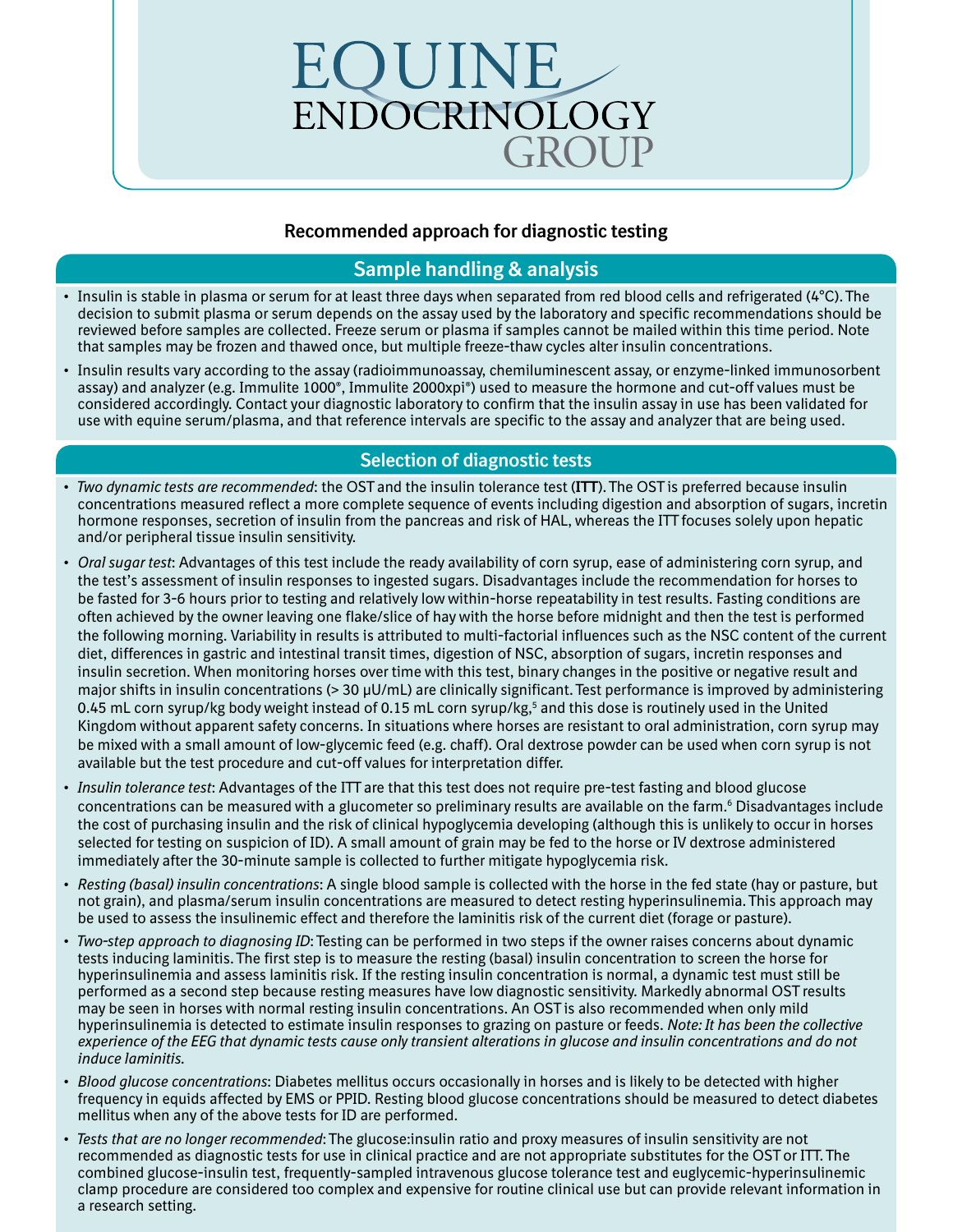

### **Figure 3 – Algorithm for detection of insulin dysregulation**



be performed but basal insulin concentrations can be used as an alternative if there are financial or other practical considerations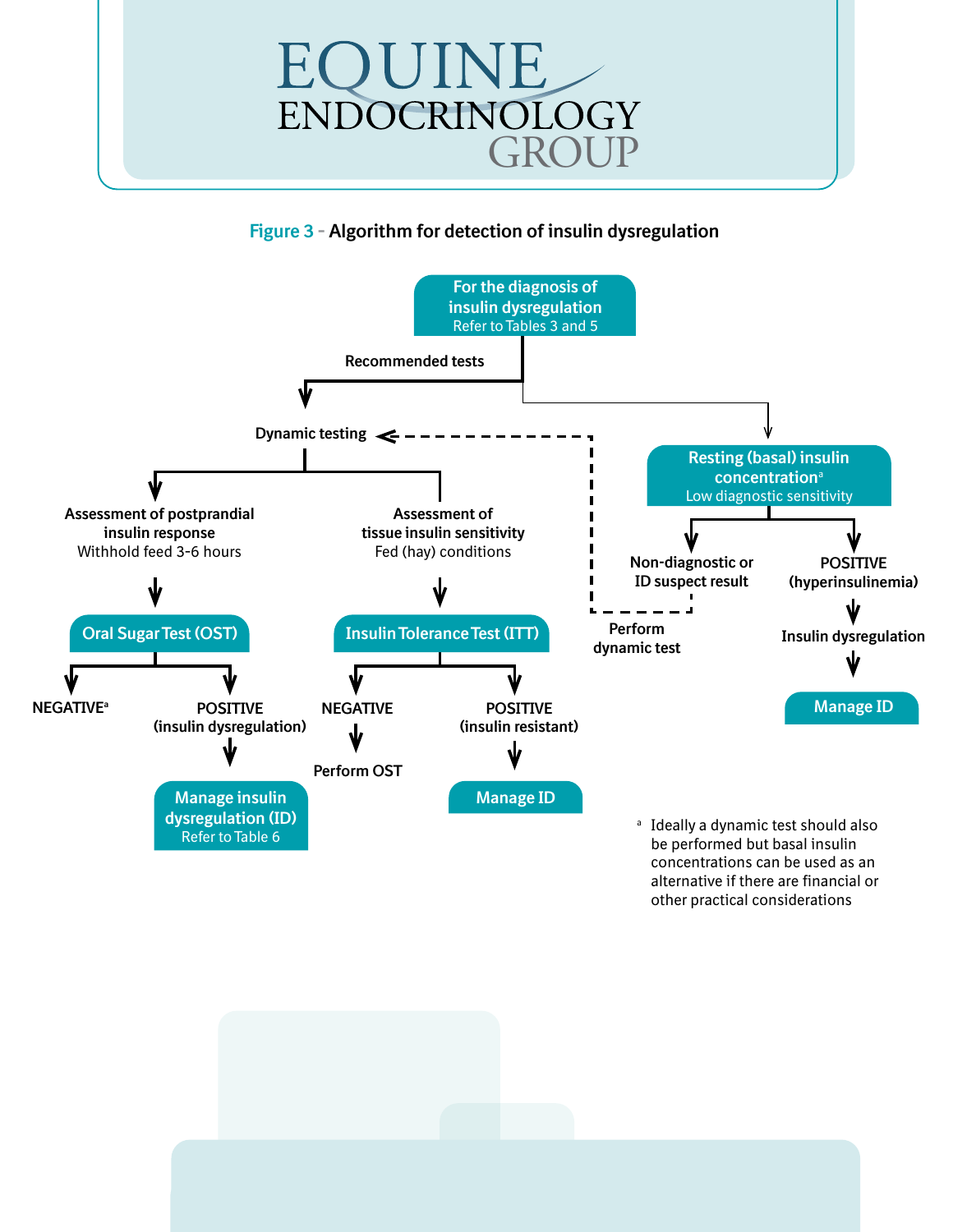### **Table 2 – Clinical presentation of equine metabolic syndrome**

| <b>Equine metabolic syndrome (EMS)</b>                                                                                                                                                                                                                                                                                               |                                                                                                                                                                                                                                            |                                       |  |  |
|--------------------------------------------------------------------------------------------------------------------------------------------------------------------------------------------------------------------------------------------------------------------------------------------------------------------------------------|--------------------------------------------------------------------------------------------------------------------------------------------------------------------------------------------------------------------------------------------|---------------------------------------|--|--|
| <b>Signalment</b>                                                                                                                                                                                                                                                                                                                    | <b>Clinical Features</b>                                                                                                                                                                                                                   |                                       |  |  |
| <b>OBESE (TYPICAL) MANIFESTATION OF EMS</b>                                                                                                                                                                                                                                                                                          |                                                                                                                                                                                                                                            |                                       |  |  |
| Genetic risk is implied by certain breeds having higher EMS<br>prevalence<br>Examples of higher genetic risk <sup>a</sup> breeds:<br>Pony breeds<br>Spanish Breeds (e.g., Andalusians)<br>Gaited breeds (e.g., Saddlebreds, Paso Finos)<br>Morgans<br>Miniature horses<br>Warmbloods<br>Uncertain genetic risk: Donkeys <sup>b</sup> | Some or all of the following may be present<br>Weight loss resistance ('Easy keeper'/'Good Doer')<br>Laminitis (subclinical or clinical)<br>Cresty neck<br>Subcutaneous adipose deposits<br>Clinical problems may be historical or current |                                       |  |  |
| <b>LEAN MANIFESTATION OF EMS</b>                                                                                                                                                                                                                                                                                                     |                                                                                                                                                                                                                                            |                                       |  |  |
| Genetically at-risk horse kept in controlled environment<br>Laminitis (subclinical or clinical) only                                                                                                                                                                                                                                 |                                                                                                                                                                                                                                            |                                       |  |  |
| <b>EMS with PITUITARY PARS INTERMEDIA DYSFUNCTION (PPID)</b>                                                                                                                                                                                                                                                                         |                                                                                                                                                                                                                                            |                                       |  |  |
| EMS may be historical<br>Genetically at-risk horse that develops PPID                                                                                                                                                                                                                                                                | <b>Clinical signs of EMS</b><br>(current problem)                                                                                                                                                                                          | No clinical signs<br>of EMS currently |  |  |

(exacerbates insulin dysregulation)

(current problem) Regional adiposity and/or obesity Laminitis

(historical problem) Lean/thin at present

### **OTHER CONDITIONS THAT SHOULD PROMPT TESTING FOR ID**

Diabetes mellitus, metabolic derangements detected during critical care, equine hyperlipemia, infertility, colic caused by a pedunculated lipoma (associated with obesity), preputial/mammary gland edema, or detection of divergent hoof rings. Testing should also be considered as part of wellness or pre-purchase examinations in at-risk populations.

<sup>a</sup> These breeds are overrepresented and there is evidence of a genetic predisposition in Arabian horses.<sup>7</sup>

<sup>b</sup> EMS is poorly characterized in donkeys because reference intervals for insulin tests are still being determined.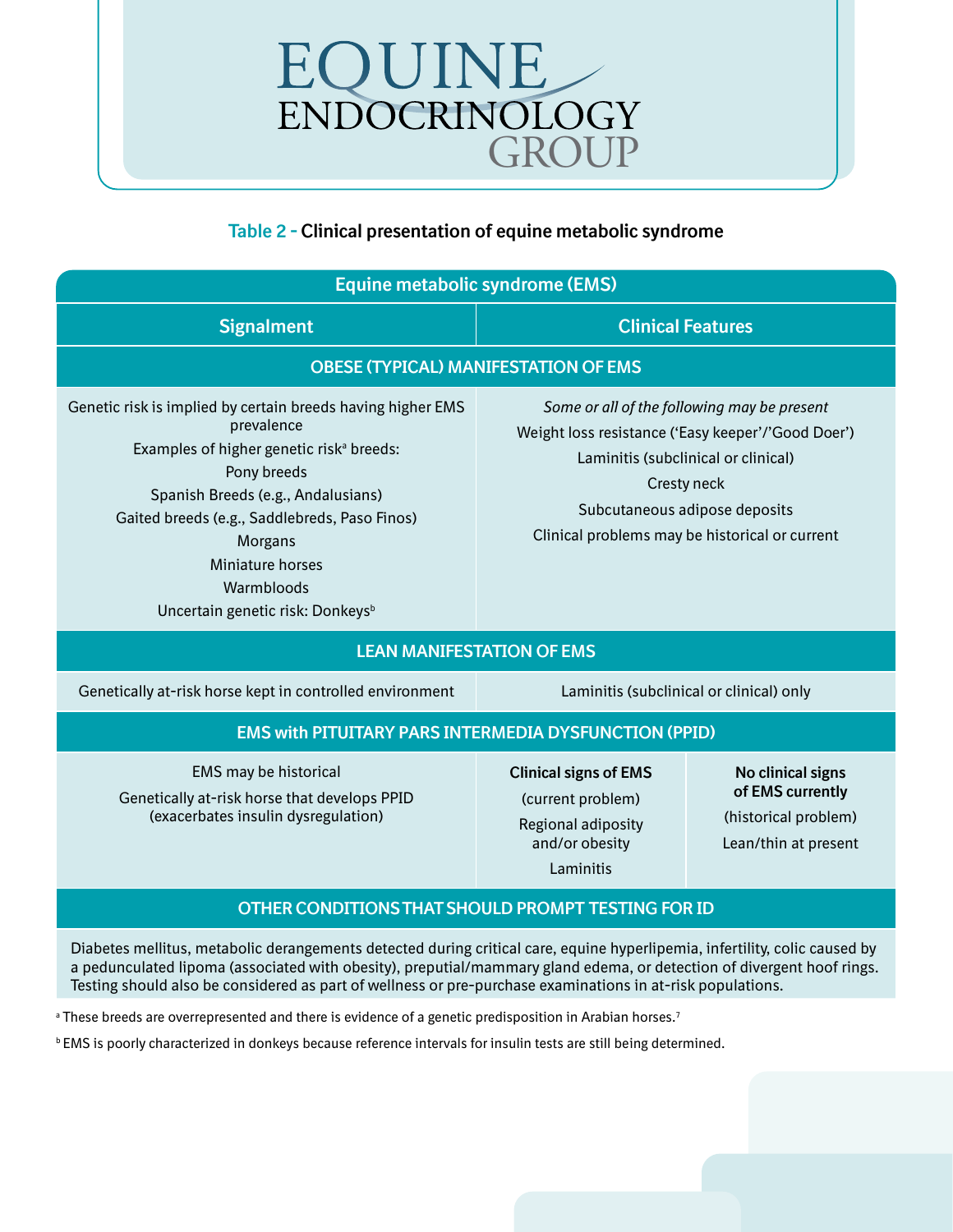### **Table 3 – Diagnostic testing: resting insulin concentrations**

### **Resting (basal) insulin concentration**

Uses: Only use for identifying more severely affected animals (test has low sensitivity/high specificity) Convenience sampling

*Fasting samples are no longer recommended for the initial diagnosis but may provide additional information for horses with marked basal (fed) hyperinsulinemia.*

*Update: Evidence is mounting that insulin concentrations are affected by season with higher concentrations detected in December, January, and February in the Northern hemisphere, suggesting a winter-associated exacerbation of ID*

|                                                                                      | After hay (no grain)                                                                                                         | While on pasture                                                                                              |  |
|--------------------------------------------------------------------------------------|------------------------------------------------------------------------------------------------------------------------------|---------------------------------------------------------------------------------------------------------------|--|
| <b>Procedure</b>                                                                     | Do not feed grain within 4 hours                                                                                             | Used to assess insulin<br>concentrations during grazing <sup>b</sup><br>(assessment of current<br>management) |  |
|                                                                                      | Collect into serum or EDTA tube<br>(check with laboratory)                                                                   |                                                                                                               |  |
| <b>Assays used</b>                                                                   | Results must be interpreted in the context of the insulin assay used<br>(chemiluminescent assay, radioimmunoassay, or ELISA) |                                                                                                               |  |
| <b>Results</b>                                                                       | Interpretation <sup>a</sup>                                                                                                  | Recommendation                                                                                                |  |
| $< 20 \mu$ U/mL<br>(RIA and Immulite 1000)<br>$<$ 31 µU/mL<br>(Immulite 2000 xpi)    | Non-diagnostic                                                                                                               | Dynamic test recommended to                                                                                   |  |
| $20-50 \mu U/mL$<br>(RIA and Immulite 1000)<br>30-75 µU/mL<br>(Immulite 2000 xpi)    | ID suspect if consistent clinical<br>signs                                                                                   | better assess                                                                                                 |  |
| $> 50 \mu$ U/mL<br>(RIA and Immulite 1000)<br>$> 75 \mu$ U/mL<br>(Immulite 2000 xpi) | Insulin dysregulation                                                                                                        | Proceed with ID management                                                                                    |  |

a Quality and NSC content of forages can vary and affect results; cut-off values for horses on low-NSC hay

**b** Values reflect the NSC content of the grass consumed at the time of testing.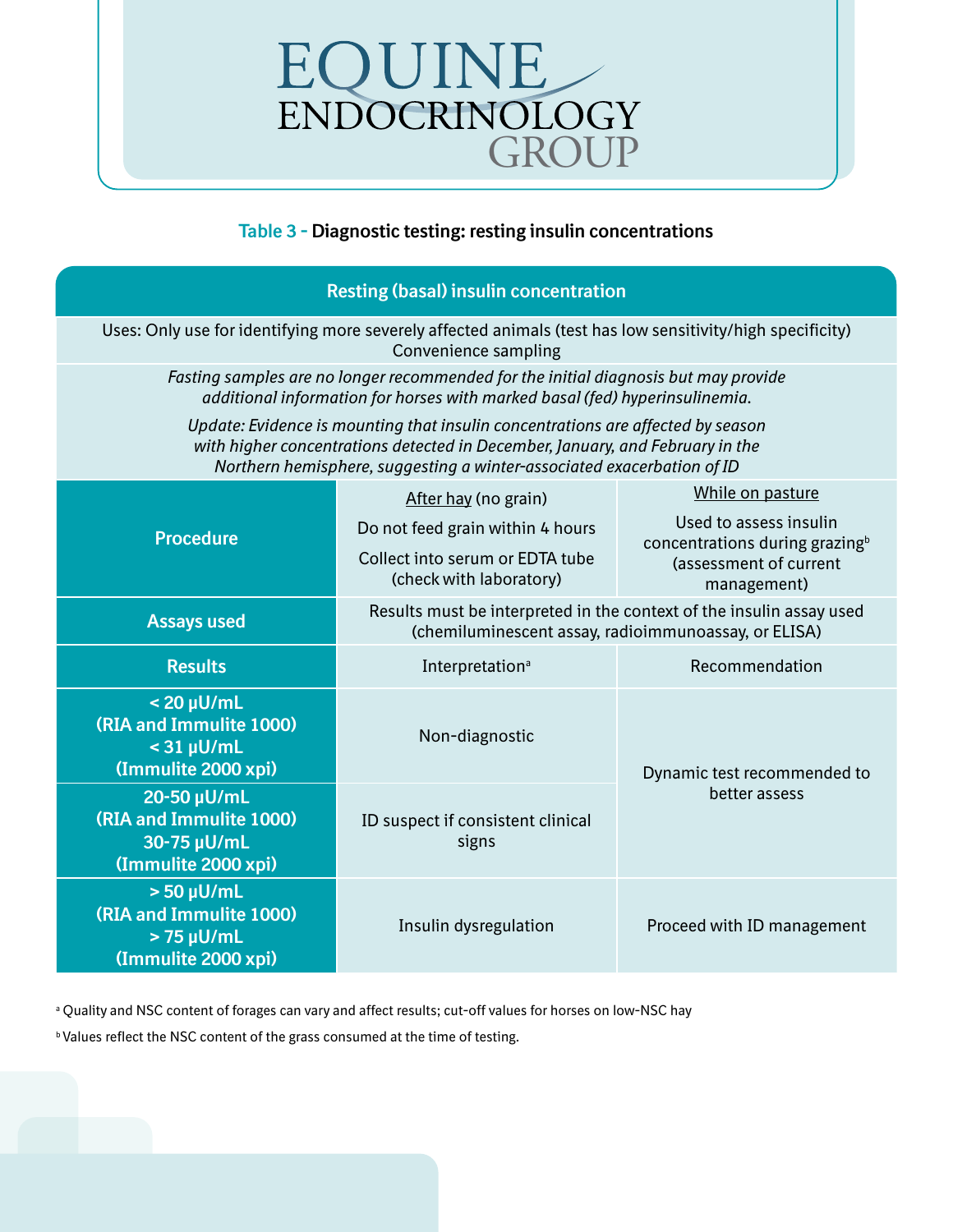### **Table 4 – Dynamic insulin tests**

|                             | Postprandial insulin response                                                                                                                                                                                                                                             | Insulin sensitivity                                                                                                                                                                                                    |
|-----------------------------|---------------------------------------------------------------------------------------------------------------------------------------------------------------------------------------------------------------------------------------------------------------------------|------------------------------------------------------------------------------------------------------------------------------------------------------------------------------------------------------------------------|
|                             | <b>Oral Sugar Test<sup>a</sup></b>                                                                                                                                                                                                                                        | <b>Insulin Tolerance Test<sup>b</sup></b>                                                                                                                                                                              |
| <b>Procedure</b>            | Fast 3 - 6 hours<br>Administer 0.15 or 0.45 mL/kg corn<br>syrup orally via dose syringe<br>Collect blood at 60 and/or 90 minutes<br>Measure insulin and glucose                                                                                                           | Fed (pasture or hay) state. Do not fast<br>Collect blood at time 0 and administer<br>0.10 IU/kg regular (soluble) insulin<br>Collect blood at 30 minutes<br>Measure glucose<br>Feed meal immediately after last sample |
| Interpretation <sup>c</sup> | > 45 µU/mL positive for<br>0.15 mL/kg test and RIA<br>> 65 µU/mL for 0.45 mL/kg test and RIA <sup>d</sup><br>> 63 μU/mL positive for 0.45 mL/kg test<br>and Immulite 2000 xpi<br>Assess baseline (fasting)<br>glucose concentration to detect<br>diabetes mellitus (rare) | < 50% decrease in blood glucose<br>concentrations from baseline is<br>consistent with insulin resistance                                                                                                               |
| <b>Alternative tests</b>    | In-feed oral glucose tolerance test<br>(OGTT)                                                                                                                                                                                                                             | Combined glucose-insulin test (CGIT)                                                                                                                                                                                   |

<sup>a</sup> Use of a higher dose of corn syrup (0.45 mL/kg) improves test performance.<sup>5</sup>

**b** Note that hypoglycemia is a risk associated with this test. Provide feed after collecting the second blood sample. In rare cases, dextrose solution has been administered intravenously to address hypoglycemia.

<sup>c</sup> Try to minimize stress prior to testing.

<sup>d</sup> Based upon RIA used by the Cornell University laboratory and an initial study with 14 ponies (Menzies-Gow, unpublished data).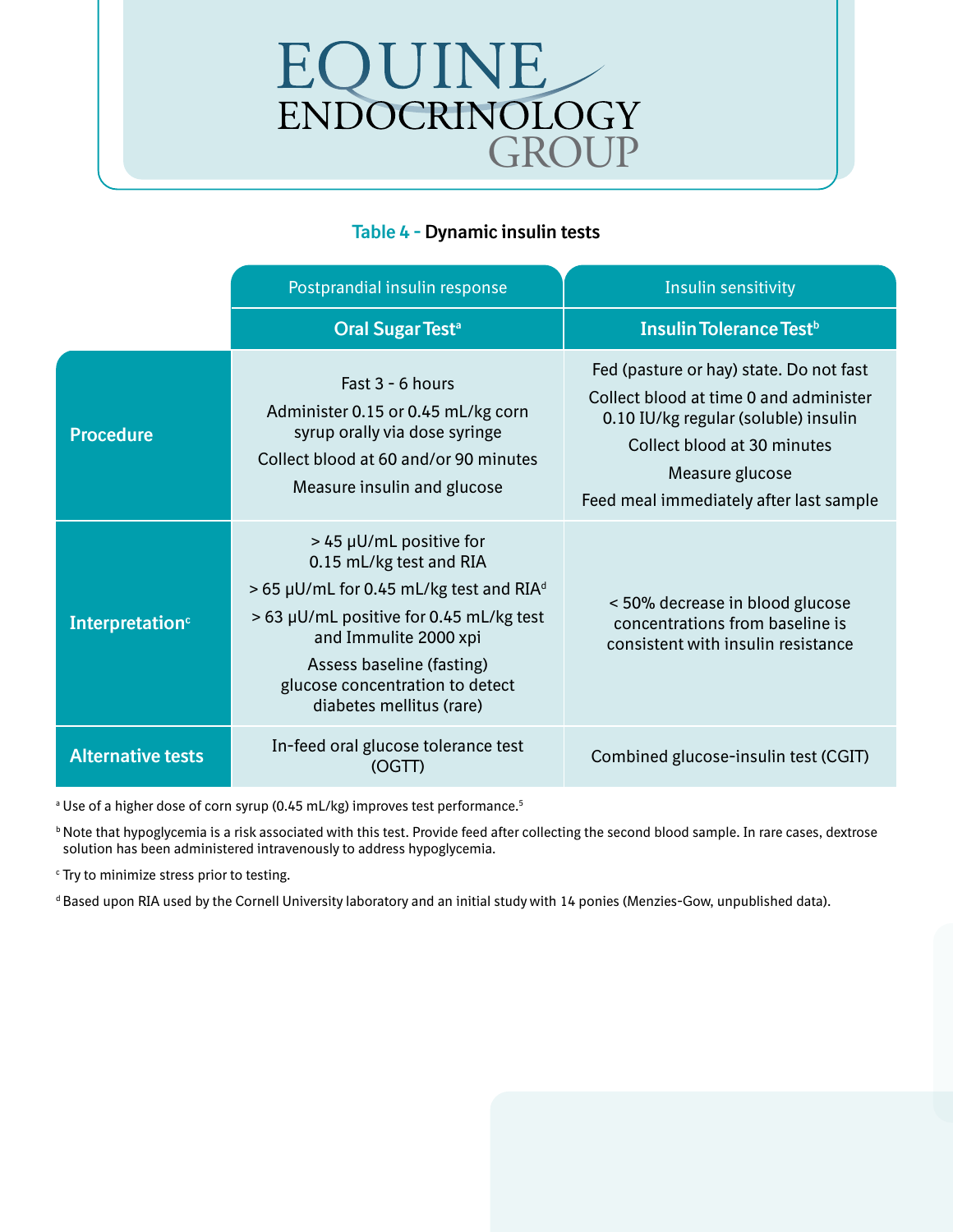### **Table 5 – Additional tests for assessment of horses with equine metabolic syndrome**

| Test                                                                                         | <b>Procedure</b>                                                                                  | <b>Interpretation</b>                                                                                                                                                                                                                                                                         |
|----------------------------------------------------------------------------------------------|---------------------------------------------------------------------------------------------------|-----------------------------------------------------------------------------------------------------------------------------------------------------------------------------------------------------------------------------------------------------------------------------------------------|
| Leptin<br>Available in USA <sup>a</sup>                                                      | Collect blood in serum<br>or EDTA tube; keep<br>refrigerated                                      | Consult reference interval provided by laboratory. Higher leptin<br>concentrations are associated with increased adiposity and<br>metabolic derangement. Useful for providing evidence of increased<br>internal adiposity. This hormone is more directly associated with<br>obesity than ID.  |
| <b>Triglyceride concentrations</b><br>Available from most clinical<br>pathology laboratories | Collect blood in serum<br>tube                                                                    | Consult reference interval for laboratory.<br>Hypertriglyceridemia associated with ID and obesity, exacerbated<br>by negative energy balance. Hypertriglyceridemia is a predictor of<br>laminitis risk in ponies, with cut-off values of 57 and 94 mg/dL<br>previously reported. <sup>8</sup> |
| <b>Adiponectin concentrations</b><br>Available in $UK^b$                                     | Depends upon<br>assay used. At the<br>time of writing, only<br>total adiponectin is<br>available. | Total adiponectin concentrations < 7.9 ug/mL are consistent with<br>EMS and an increased risk of laminitis.                                                                                                                                                                                   |

### **Potential Future Tests**

Glucose-dependent insulinotropic (poly)peptide (GIP) concentrations, glucagon-like peptide-1 and -2 concentrations, C-peptide concentrations, fecal microbiome analysis, and genetic and metabolomic testing

<sup>a</sup> Animal Health Diagnostic Center at Cornell University [\(https://ahdc.vet.cornell.edu/\)](https://ahdc.vet.cornell.edu/)

<sup>b</sup> <https://axiomfarm.com/>and Liphook Equine Hospital Laboratory offer a total adiponectin assay at the time of writing. Cut off values derived using samples from Menzies-Gow et al 2017.<sup>9</sup>

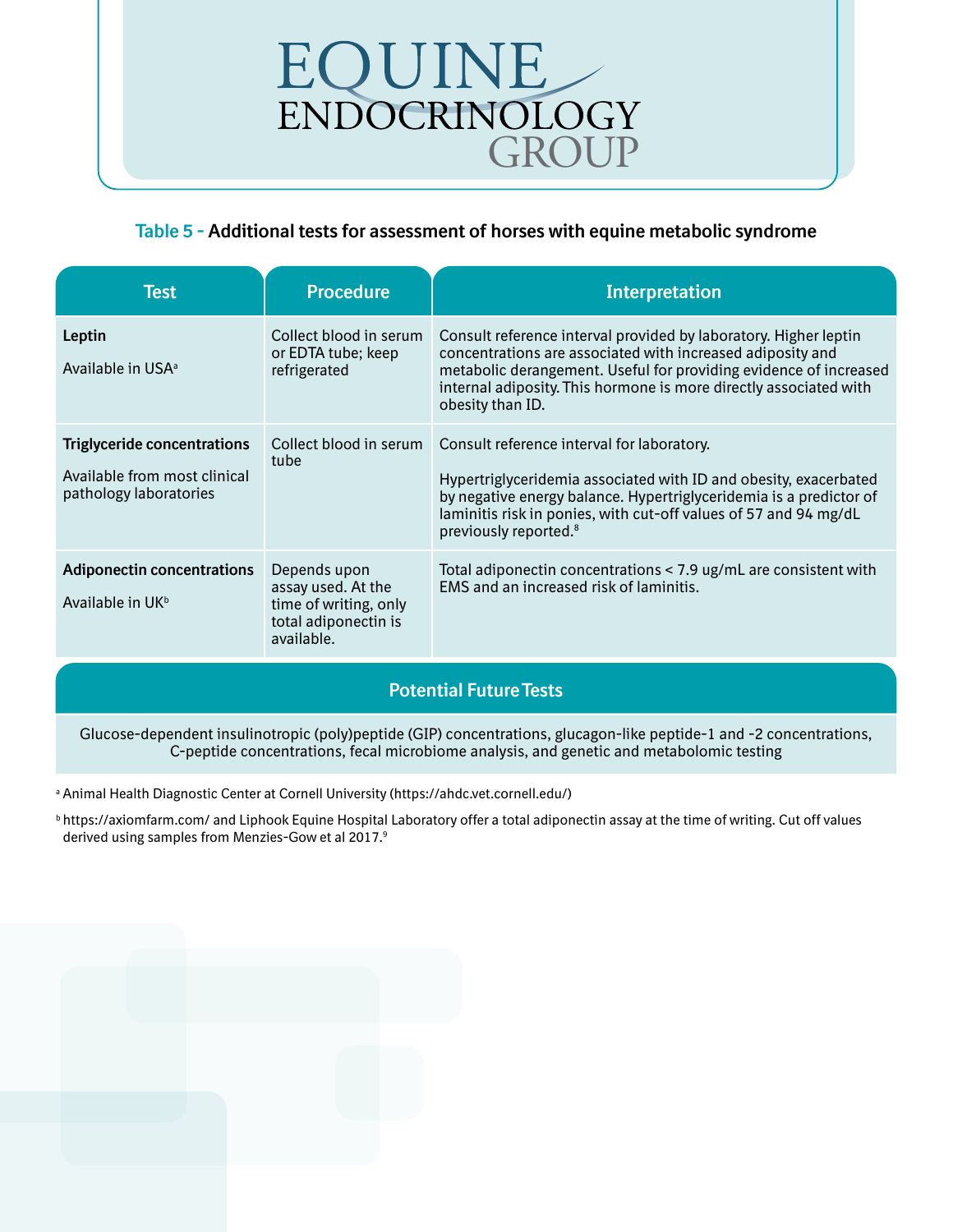### **Table 6 – Management recommendations for equine metabolic syndrome**

|                                             | <b>Management and monitoring of EMS</b>                                                                                                                                                                                                                                                                                                                                                                                                                                                                                                                                                      |
|---------------------------------------------|----------------------------------------------------------------------------------------------------------------------------------------------------------------------------------------------------------------------------------------------------------------------------------------------------------------------------------------------------------------------------------------------------------------------------------------------------------------------------------------------------------------------------------------------------------------------------------------------|
| <b>Obese</b>                                | <b>Initial diet</b><br>Restrict or eliminate grazing and do not feed grain.                                                                                                                                                                                                                                                                                                                                                                                                                                                                                                                  |
| (typical)<br><b>EMS</b><br><b>BCS 6-9/9</b> | For weight loss, feed grass hay with low NSC content in amounts equivalent to 1.5% of current body weight<br>on an as-fed basis daily.                                                                                                                                                                                                                                                                                                                                                                                                                                                       |
|                                             | Reassess body weight every 30 days using a weight scale or weight tape and gradually lower to a minimum<br>of 1.2% of body weight as-fed if weight loss resistant. House in a dry-lot or small paddock with a<br>companion. Avoid stress as much as possible.                                                                                                                                                                                                                                                                                                                                |
|                                             | NSC analysis of hay recommended, particularly if severe ID is detected. Select hay with NSC content<br>< 10% as-fed if available.                                                                                                                                                                                                                                                                                                                                                                                                                                                            |
|                                             | Soak hay in cold water for at least 60 minutes before feeding to lower the water-soluble carbohydrate<br>content. <sup>a</sup>                                                                                                                                                                                                                                                                                                                                                                                                                                                               |
|                                             | Incorporate slow feeder or divide forage into frequent, small meals so that prolonged fasting is avoided.                                                                                                                                                                                                                                                                                                                                                                                                                                                                                    |
|                                             | Provide a mineral/vitamin/protein ration balancer. Care should be taken to select a ration balancer with low<br>sugar content.                                                                                                                                                                                                                                                                                                                                                                                                                                                               |
|                                             | Maintenance diet                                                                                                                                                                                                                                                                                                                                                                                                                                                                                                                                                                             |
|                                             | Restrict grazing and do not feed grain                                                                                                                                                                                                                                                                                                                                                                                                                                                                                                                                                       |
|                                             | Maintain on initial hay amount until body condition 5/9 is achieved. Improvement in the values obtained<br>from the same test(s) used to diagnose EMS is expected when re-tested under similar conditions. An<br>additional monitoring approach is to measure insulin concentrations on the current feed, with blood<br>collected two hours after feeding.                                                                                                                                                                                                                                   |
|                                             | Soak hay (see above)                                                                                                                                                                                                                                                                                                                                                                                                                                                                                                                                                                         |
|                                             | Provide low sugar mineral/vitamin/protein ration balancer                                                                                                                                                                                                                                                                                                                                                                                                                                                                                                                                    |
|                                             | The decision to allow or increase the amount of grazing should be made after clinical signs of laminitis have<br>resolved and be based upon follow-up testing with collection of blood after one hour of pasture grazing (see<br>below). Pasture access should be reintroduced gradually and strategies to restrict grass intake include use of<br>a grazing muzzle or strip grazing. Rate of grass intake can also be decreased through the use of mazes and<br>other activity systems. If chronic laminitis becomes more painful, grazing should be stopped until horse has<br>stabilized. |
|                                             | <b>Exercise</b>                                                                                                                                                                                                                                                                                                                                                                                                                                                                                                                                                                              |
|                                             | Exercise is recommended unless laminitis is present. All levels of exercise are likely to be beneficial for<br>accelerating weight loss in obese animals and improving insulin sensitivity.                                                                                                                                                                                                                                                                                                                                                                                                  |
|                                             | In previously laminitic horses with recovered and stable hoof laminae, minimum exercise recommendations<br>are low intensity exercise on a soft surface (fast trot to canter unridden; or heart rates 130-150 bpm) for >30<br>minutes, >3 times per week, whilst carefully monitoring for signs of lameness. Heart rate monitors can be<br>used to help with implementation of appropriate exercise regimens.                                                                                                                                                                                |
|                                             | In horses with ID and no signs of lameness, minimum recommendations are low to moderate intensity<br>exercise > 5 times per week such as canter to fast canter (ridden or unridden) achieving heart rates of 150-<br>170 bpm for >30 minutes. <sup>10</sup> However, it has also been shown that 15 minutes of moderate trotting (with<br>5 min walking to warm up and warm down) 5 times per week has a significant beneficial effect on insulin<br>sensitivity in obese equids, <sup>11</sup> and these recommendations may be easier for owners of ponies and horses to<br>achieve.       |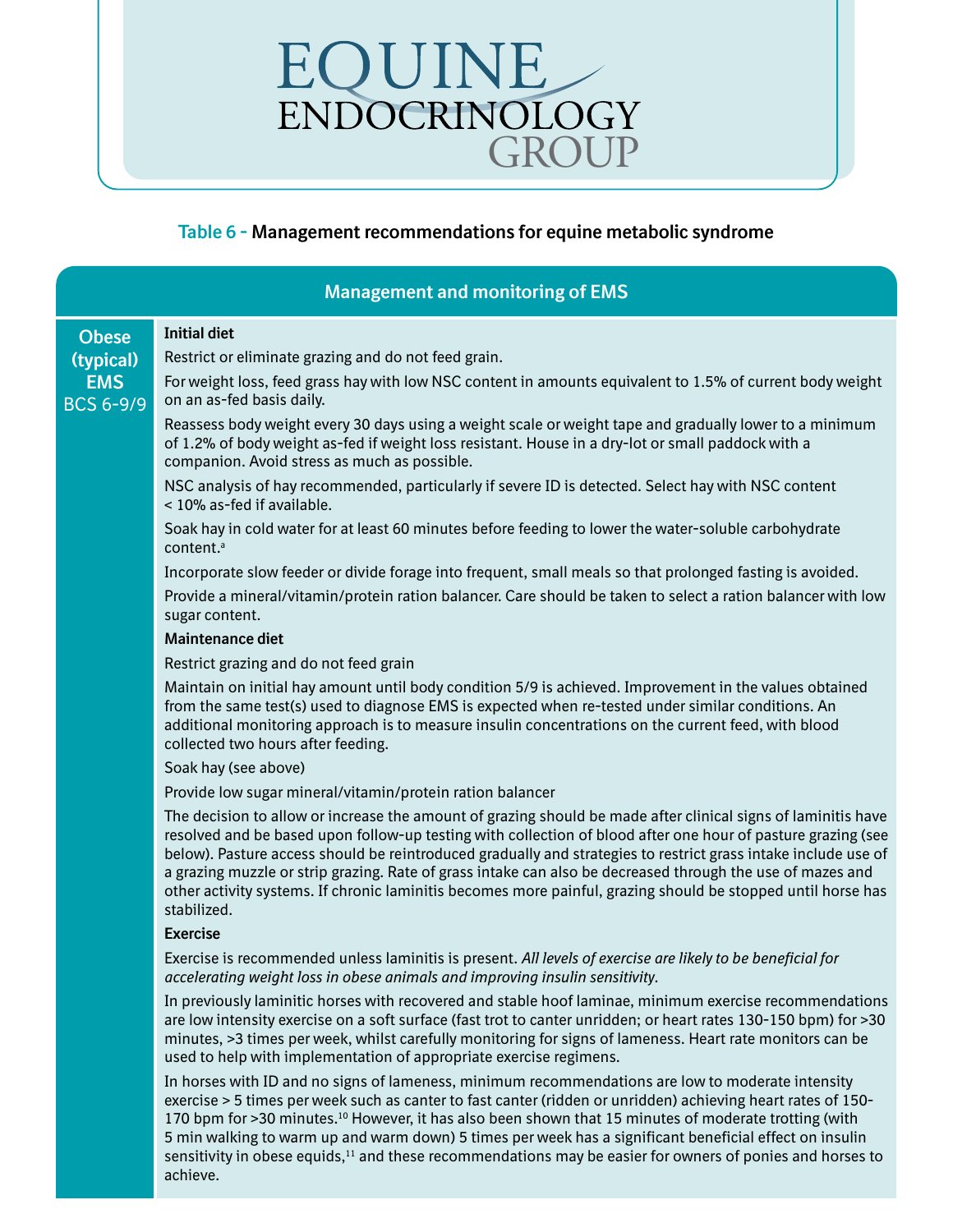### **Management and monitoring of EMS (continued)**

#### **Housing**

**Obese (typical) EMS** BCS 6-9/9 (continued)

Stress should be avoided, and the affected horse should ideally be housed in a small paddock with a companion, instead of being confined to a stall (once laminitis has been addressed). Take precautions to limit stereotypic behavior by using slow feeders. Turnout on pasture is strongly discouraged until the problems of obesity and ID are successfully addressed.

#### **Monitoring**

Regular monitoring of ID is recommended in EMS horses and methods include repeating the OST or measuring fed insulin concentrations while the horse is on its current diet (e.g. hay or hay plus limited pasture access). As feeds are changed, postprandial insulin concentrations provide useful information on the individual horse's response to their new diet and indirectly, the risk of laminitis developing. If horses are not on pasture, collect blood 2 hours after hay feeding. For horses on pasture, allow one hour of grazing, remove the horse from the pasture and collect blood one hour later. Pasture grass represents a source of sugars and amino acids that varies over time and season, depending on temperature, sunlight, rainfall, and use of fertilizers, and it is useful to assess the individual horse's response to this component of their diet before easing restrictions on grazing.

It is noted that insulin concentrations are affected by season with higher concentrations detected in December, January, and February in the Northern hemisphere, suggesting a winter-associated exacerbation of ID. Accordingly, care should be taken to avoid overfeeding or adding high-NSC feeds in the winter months.

#### **Medical therapy**

#### *High-dose levothyroxine*

Indications: For cases with weight loss resistance (no documented response after a minimum of 30 days on weight loss diet, with or without exercise) or for accelerated management of obesity in acute laminitis cases

Available in the USA, but high cost restricts use in the UK or Europe. Administer levothyroxine at a high dose of 0.1 mg/kg (48 mg or 4 teaspoons of the powdered product for a 500-kg horse) daily in the feed or by mouth while also controlling caloric intake. Gradually reduce the dose and discontinue treatment after weight loss achieved or after 3-6 months of therapy.

#### *Sodium-glucose co-transporter 2 (SGLT2) inhibitors*

Indications: Used when horses are affected by laminitis and severe ID and the owner has sufficient resources to pay for an expensive medical treatment. Drugs in this group act by inhibiting the reuptake of glucose from the glomerular filtrate and more glucose is lost in the urine as a result. Blood glucose concentrations decrease in response to treatment, and the amount of insulin needed to maintain euglycemia decreases proportionally. In initial studies conducted in Australia with ponies, blood insulin concentrations significantly decreased over time when the SGLT2 inhibitor velagliflozin was administered orally at a dose of 0.3 mg/kg every 24 hours.<sup>12,13</sup> Velagliflozin is not available for purchase at present but two drugs in the same group, canagliflozin and ertugliflozin, are available. They are labeled for the treatment of diabetes mellitus in humans. Both of these drugs have been used with some success in a small number of horses with severe ID, but they are very expensive and should be reserved for horses with laminitis and severe ID that do not respond to recommended management changes. Smaller equids may be treated at a more reasonable cost because of their size. Lipid mobilization is stimulated in many horses treated with SGLT2 inhibitors and hypertriglyceridemia may develop as a consequence. Thus, horses with marked hypertriglyceridemia should not be treated with these drugs.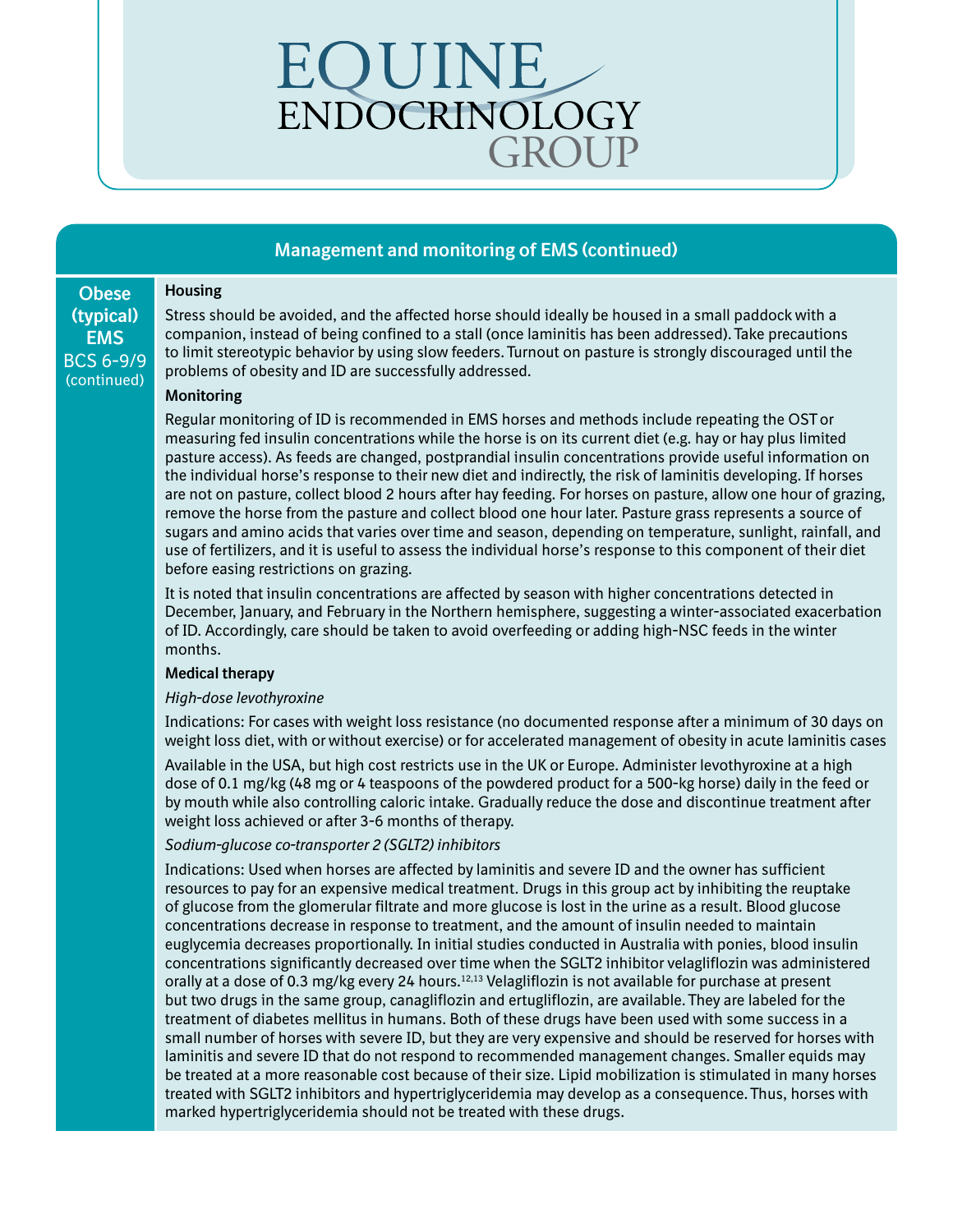| <b>Management and monitoring of EMS (continued)</b>                        |                                                                                                                                                                                                                                                                                                                                                                                                                                                                                                                                                                                                                                                                                                                                                                                                                                                                                                                                                                                                                                                                                                                                                                                                                                                                                                                                                                                                                                                                                     |  |  |  |  |
|----------------------------------------------------------------------------|-------------------------------------------------------------------------------------------------------------------------------------------------------------------------------------------------------------------------------------------------------------------------------------------------------------------------------------------------------------------------------------------------------------------------------------------------------------------------------------------------------------------------------------------------------------------------------------------------------------------------------------------------------------------------------------------------------------------------------------------------------------------------------------------------------------------------------------------------------------------------------------------------------------------------------------------------------------------------------------------------------------------------------------------------------------------------------------------------------------------------------------------------------------------------------------------------------------------------------------------------------------------------------------------------------------------------------------------------------------------------------------------------------------------------------------------------------------------------------------|--|--|--|--|
| <b>Obese</b><br>(typical)<br><b>EMS</b><br><b>BCS 6-9/9</b><br>(continued) | Metformin hydrochloride<br>Indications: For animals with persistent hyperinsulinemia, even after management changes have been<br>followed. Metformin is sometimes prescribed for the first two weeks when a horse is transitioned back to<br>pasture to reduce the insulinemic response, but additional research is required to assess this approach.<br>Administer 30 mg/kg metformin hydrochloride in the feed or by mouth, ideally 30 minutes prior to feeding<br>or turnout, up to 3 times daily. Metformin can also be administered at a higher dose of 50 mg/kg, but oral<br>irritation may occur at this dose. Check insulin concentrations 2 hours post-feeding, before and 7 days after<br>initiating metformin treatment because metformin does not improve insulin status in all cases.<br>Medical treatments in development<br>Thiazolidinediones (e.g. pioglitazone) have been evaluated as drugs for medically managing ID in horses.<br>Nutritional supplements including chromium, resveratrol, and magnesium are commonly recommended<br>for the management of ID. While it is important that horses receive the recommended daily amounts of<br>magnesium and chromium, the effect of larger amounts of these minerals on insulin sensitivity is not well<br>understood.<br>Foot care<br>Hoof care is essential in all cases. Laminitis can occur without inducing easily detectable lameness, and<br>radiographs are recommended to identify structural changes. |  |  |  |  |
| <b>Lean EMS</b><br><b>BCS 4-5/9</b>                                        | Diet: Maintain on low-glycemic diet, with severity of restriction dependent on postprandial insulin<br>response. Analyze NSC content of hay if severely affected. Provide diet with low-NSC, high-fat, and high-<br>quality fiber content such as beet pulp or soy hulls.<br>Provide a low-sugar mineral/vitamin/protein ration balancer<br>Exercise: As above<br>Medical: Levothyroxine not recommended, as weight loss is not required.                                                                                                                                                                                                                                                                                                                                                                                                                                                                                                                                                                                                                                                                                                                                                                                                                                                                                                                                                                                                                                           |  |  |  |  |
| <b>EMS with</b><br>diagnosed<br><b>PPID</b>                                | Follow appropriate recommendations from above, depending upon body condition.<br>Medical: Administer pergolide [Prascend® (pergolide tablets); Boehringer Ingelheim Animal Health USA Inc.);<br>refer to EEG Recommendations on PPID.                                                                                                                                                                                                                                                                                                                                                                                                                                                                                                                                                                                                                                                                                                                                                                                                                                                                                                                                                                                                                                                                                                                                                                                                                                               |  |  |  |  |

a Acknowledging that this will not reliably lower the NSC content to <10% in all hays.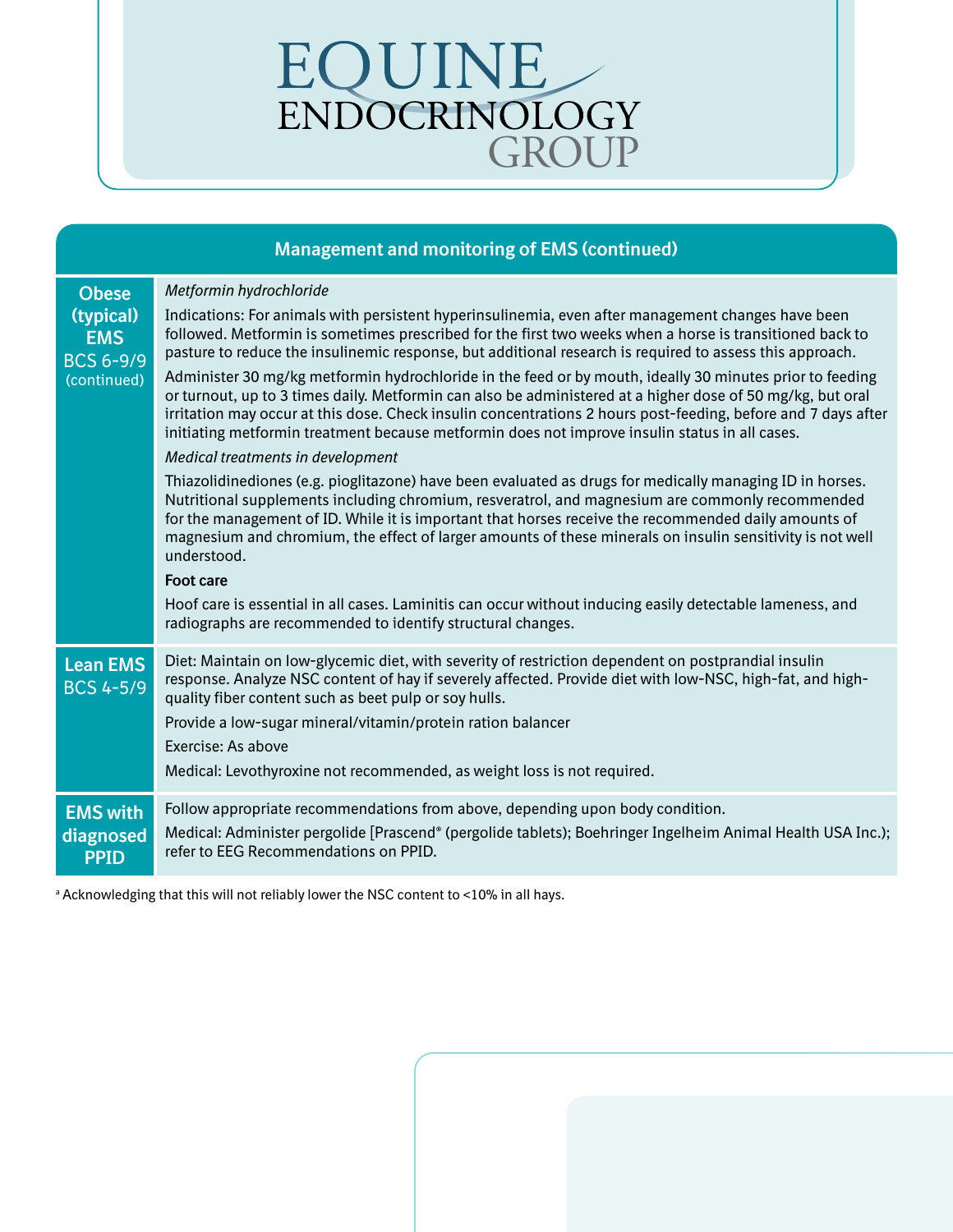

**Figure 4 – Algorithm for management of insulin dysregulation and pituitary pars intermedia dysfunction**

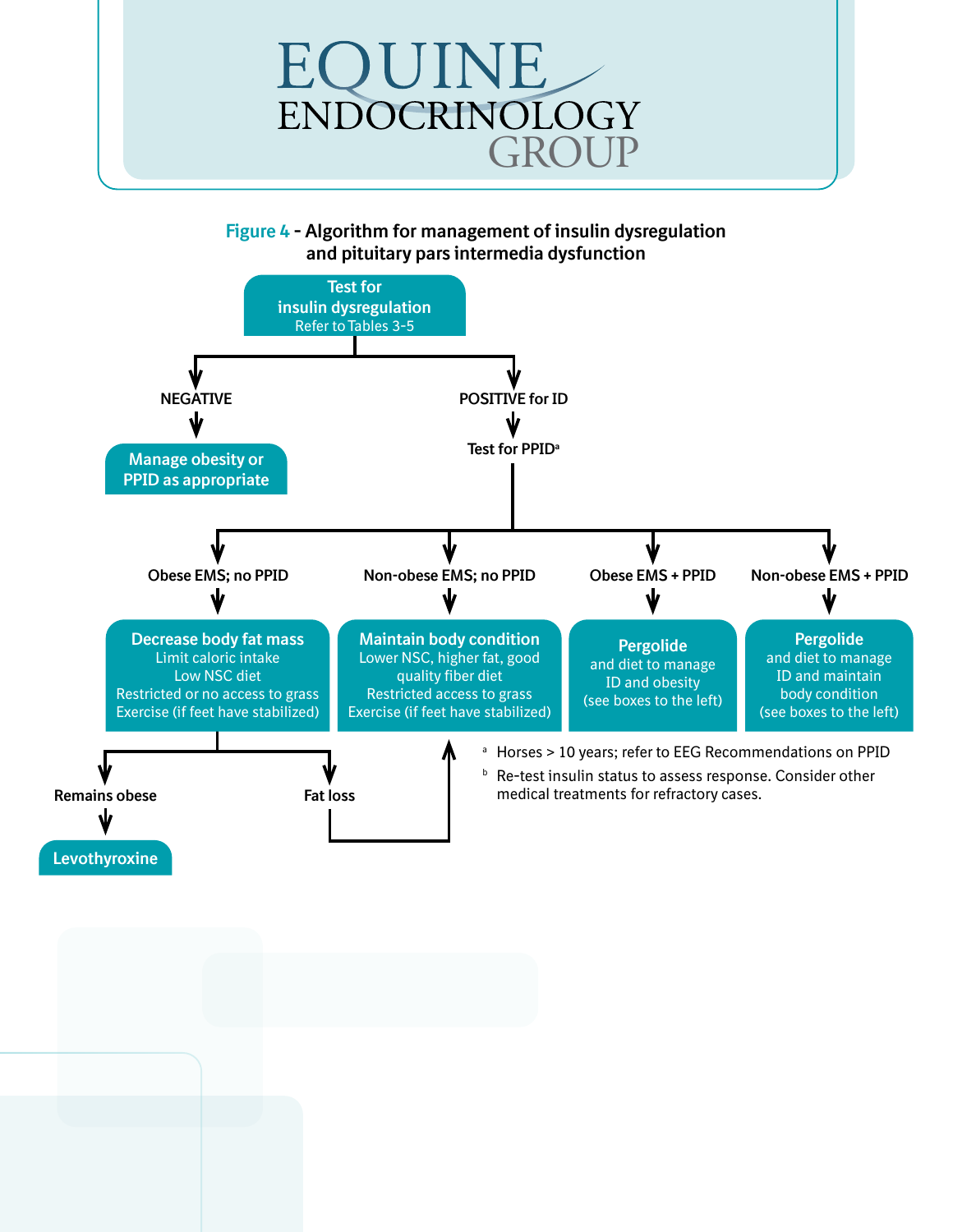

### **Table 7 – Consideration of pituitary pars intermedia dysfunction (Cushing's Disease) status**

Refer to the most recent Equine Endocrinology Group recommendations on diagnosing and managing PPID in horses: <https://sites.tufts.edu/equineendogroup/>

|                           | <b>Consideration</b>                                                                                                                                                                                                                                                                                                                                                                                                                                                                                                                                                                                                                                                                                                                                            |
|---------------------------|-----------------------------------------------------------------------------------------------------------------------------------------------------------------------------------------------------------------------------------------------------------------------------------------------------------------------------------------------------------------------------------------------------------------------------------------------------------------------------------------------------------------------------------------------------------------------------------------------------------------------------------------------------------------------------------------------------------------------------------------------------------------|
| Age                       | EMS affects horses across a wide range of ages<br>PPID is a common comorbidity in horses above 10 years, and the likelihood of PPID increases<br>as the age of the horse increases.                                                                                                                                                                                                                                                                                                                                                                                                                                                                                                                                                                             |
| <b>Impact on ID</b>       | PPID is an exacerbating factor for ID speculated to be a consequence of hormone products<br>such as corticotropin-like intermediate peptide secreted from the pars intermedia.<br>Age alone alters insulin dynamics and responses to different diets, with higher insulin<br>secretion and lower insulin sensitivity detected in aged horses.                                                                                                                                                                                                                                                                                                                                                                                                                   |
| <b>Diagnostic testing</b> | Early-affected horses should undergo thyrotropin-releasing hormone (TRH) stimulation<br>testing (test results are difficult to interpret in late summer-fall).<br>A combined ITT/TRH stimulation test has been developed and for this test, insulin and TRH<br>are administered together as a single IV injection. <sup>14</sup><br>The TRH stimulation test can also be performed just before the OST to combine these tests<br>for PPID and ID, respectively. <sup>15</sup><br>Basal plasma ACTH concentrations are measured for more advanced cases. Detection of a<br>high ACTH concentration confirms the diagnosis of PPID, but horses with suggestive clinical<br>signs and negative results should undergo TRH stimulation testing.                     |
| <b>Management</b>         | Diet: Based upon the postprandial insulin response. An OST or oral glucose test is<br>recommended for all horses diagnosed with PPID.<br><b>Exercise: Refer to Table 6.</b><br>Medical: Administer pergolide [Prascend® (pergolide tablets); Boehringer Ingelheim Animal<br>Health USA Inc.]<br>Comorbidities: May require management of other medical problems related to PPID and age,<br>including bacterial infections, dental disease, organ dysfunction, and parasitism.<br>Critical illness: Insulin dysregulation and PPID are complicating factors in patients<br>with critical illness and may predispose affected patients to hyperglycemia and<br>hypertriglyceridemia. Endocrine system decompensation may adversely affect treatment<br>outcomes. |

#### **Disclosures**

Andy Durham is affiliated with the Liphook Equine Hospital and this institution offers endocrine testing.

Boehringer Ingelheim Animal Health USA Inc. facilitates the development of EEG guidelines by supporting travel expenses for participants but does not influence the recommendations made by the group.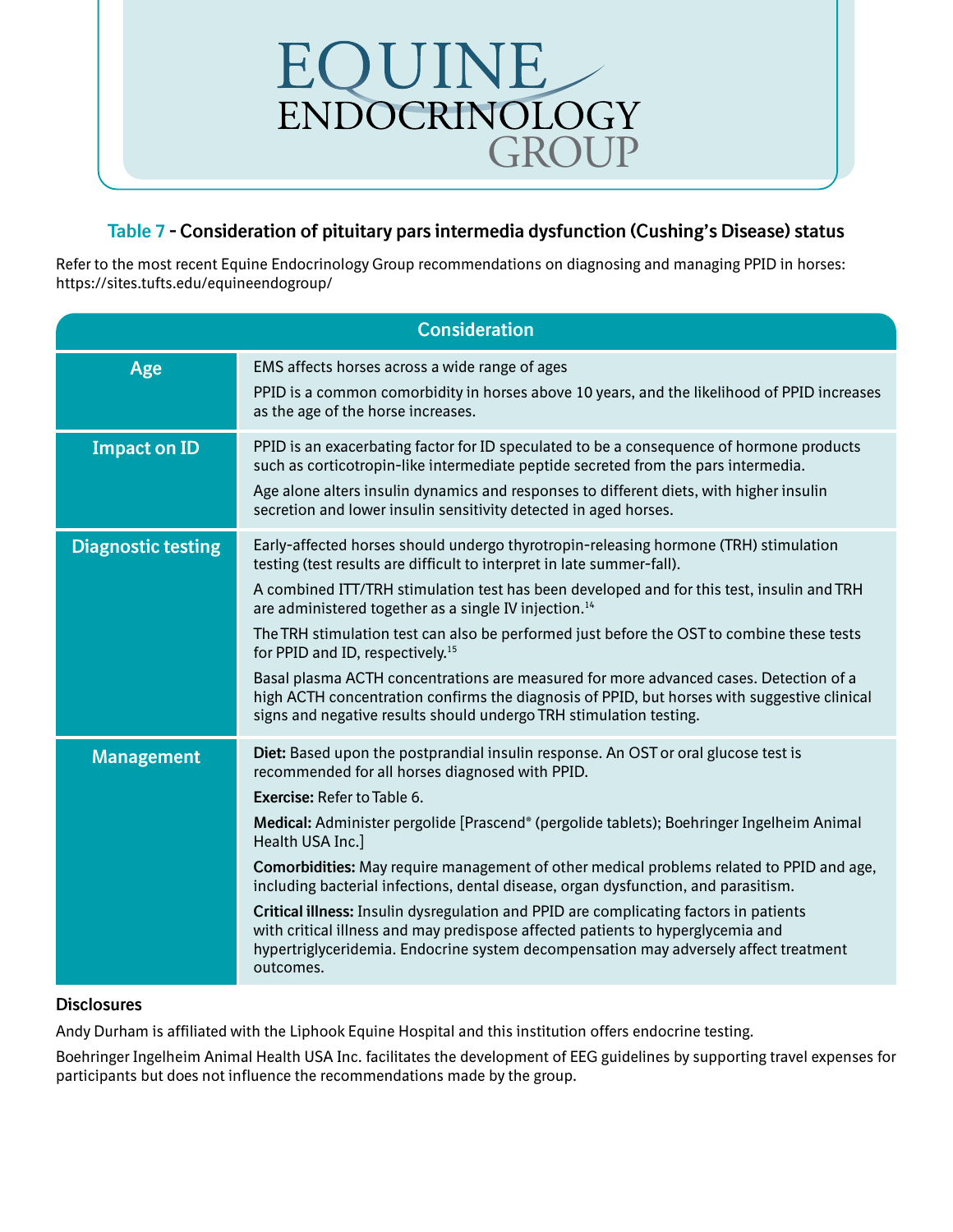### UINE ENDOCRINOLOGY GROUP

#### **References**

Only key articles and publications released since the last set of recommendations are included:

- 1. Meier AD, de Laat MA, Reiche DB, et al. The oral glucose test predicts laminitis risk in ponies fed a diet high in nonstructural carbohydrates. *Domest Anim Endocrinol* 2018;63:1-9.
- 2. Asplin KE, Sillence MN, Pollitt CC, et al. Induction of laminitis by prolonged hyperinsulinaemia in clinically normal ponies. *Vet J* 2007;174:530-535.
- 3. Stokes SM, Bertin FR, Stefanovski D, et al. Lamellar energy metabolism and perfusion in the euglycaemic hyperinsulinaemic clamp model of equine laminitis. *Equine Vet J* 2020;52:577-584.
- 4. McGowan TW, Pinchbeck GP, McGowan CM. Prevalence, risk factors and clinical signs predictive for equine pituitary pars intermedia dysfunction in aged horses. *Equine Vet J* 2013;45:74-79.
- 5. Jocelyn NA, Harris PA, Menzies-Gow NJ. Effect of varying the dose of corn syrup on the insulin and glucose response to the oral sugar test. *Equine Vet J* 2018;50:836-841.
- 6. Bertin FR, Sojka-Kritchevsky JE. Comparison of a 2-step insulin-response test to conventional insulin-sensitivity testing in horses. *Domest Anim Endocrinol* 2013;44:19-25.
- 7. Lewis SL, Holl HM, Streeter C, et al. Genomewide association study reveals a risk locus for equine metabolic syndrome in the Arabian horse. *J Anim Sci* 2017;95:1071-1079.
- 8. Carter RA, Treiber KH, Geor RJ, et al. Prediction of incipient pasture-associated laminitis from hyperinsulinaemia, hyperleptinaemia and generalised and localised obesity in a cohort of ponies. *Equine Vet J* 2009;41:171-178.
- 9. Menzies-Gow NJ, Harris PA, Elliott J. Prospective cohort study evaluating risk factors for the development of pastureassociated laminitis in the United Kingdom. *Equine Vet J* 2017;49:300-306.
- 10. Durham AE, Frank N, McGowan CM, et al. ECEIM consensus statement on equine metabolic syndrome. *J Vet Intern Med* 2019;33:335-349.
- 11. Bamford NJ, Potter SJ, Baskerville CL, et al. Influence of dietary restriction and low-intensity exercise on weight loss and insulin sensitivity in obese equids. *J Vet Intern Med* 2019;33:280-286.
- 12. Meier A, Reiche D, de Laat M, et al. The sodium-glucose co-transporter 2 inhibitor velagliflozin reduces hyperinsulinemia and prevents laminitis in insulin-dysregulated ponies. *PLoS One* 2018;13:e0203655.
- 13. Meier A, de Laat M, Reiche D, et al. The efficacy and safety of velagliflozin over 16 weeks as a treatment for insulin dysregulation in ponies. *BMC Vet Res* 2019;15:65.
- 14. Horn R, Bertin FR. Evaluation of combined testing to simultaneously diagnose pituitary pars intermedia dysfunction and insulin dysregulation in horses. *J Vet Intern Med* 2019;33:2249-2256.
- 15. Hodge E, Kowalski A, Torcivia C, et al. Effect of thyrotropin-releasing hormone stimulation testing on the oral sugar test in horses when performed as a combined protocol. *J Vet Intern Med* 2019;33:2272-2279.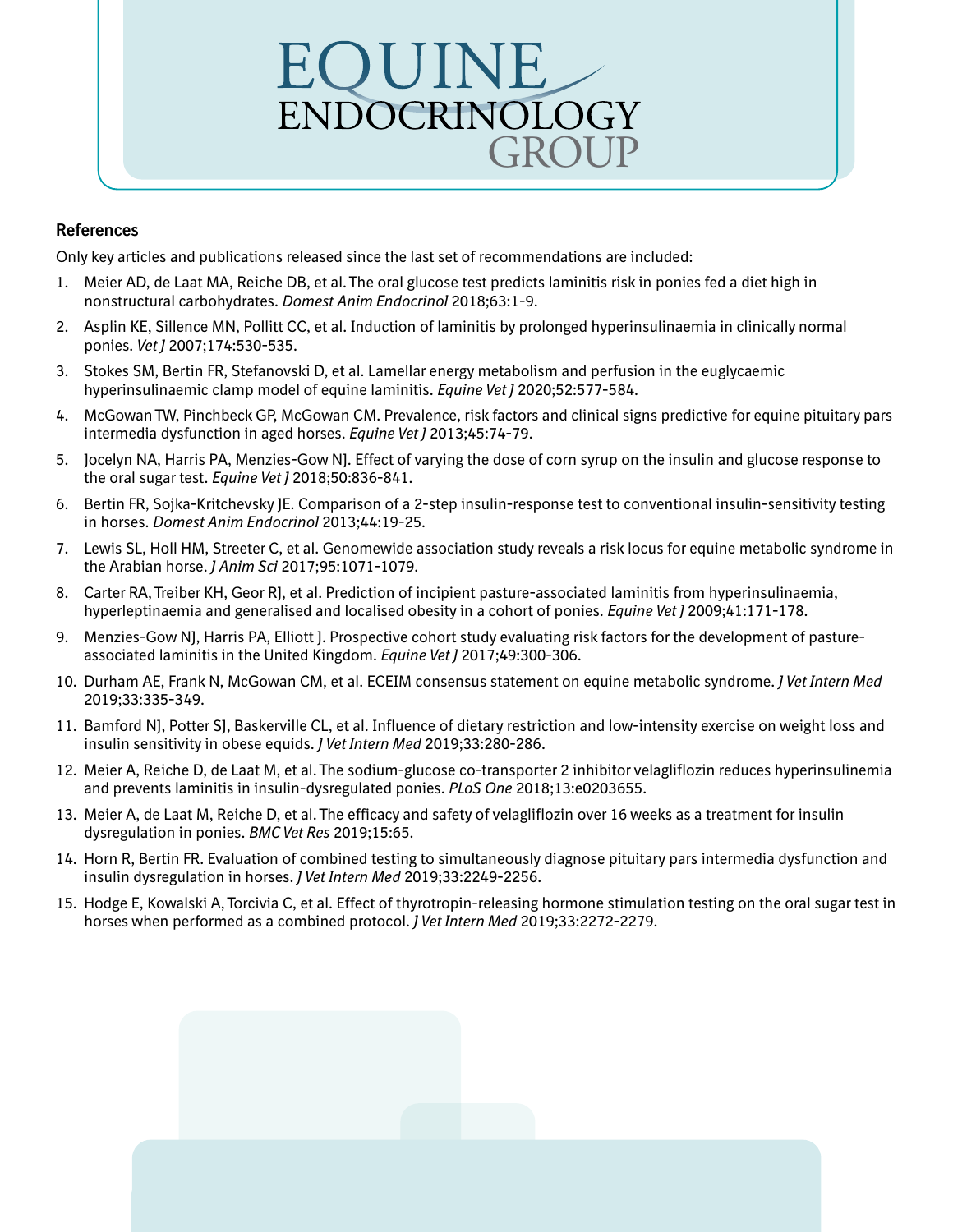

**Notes**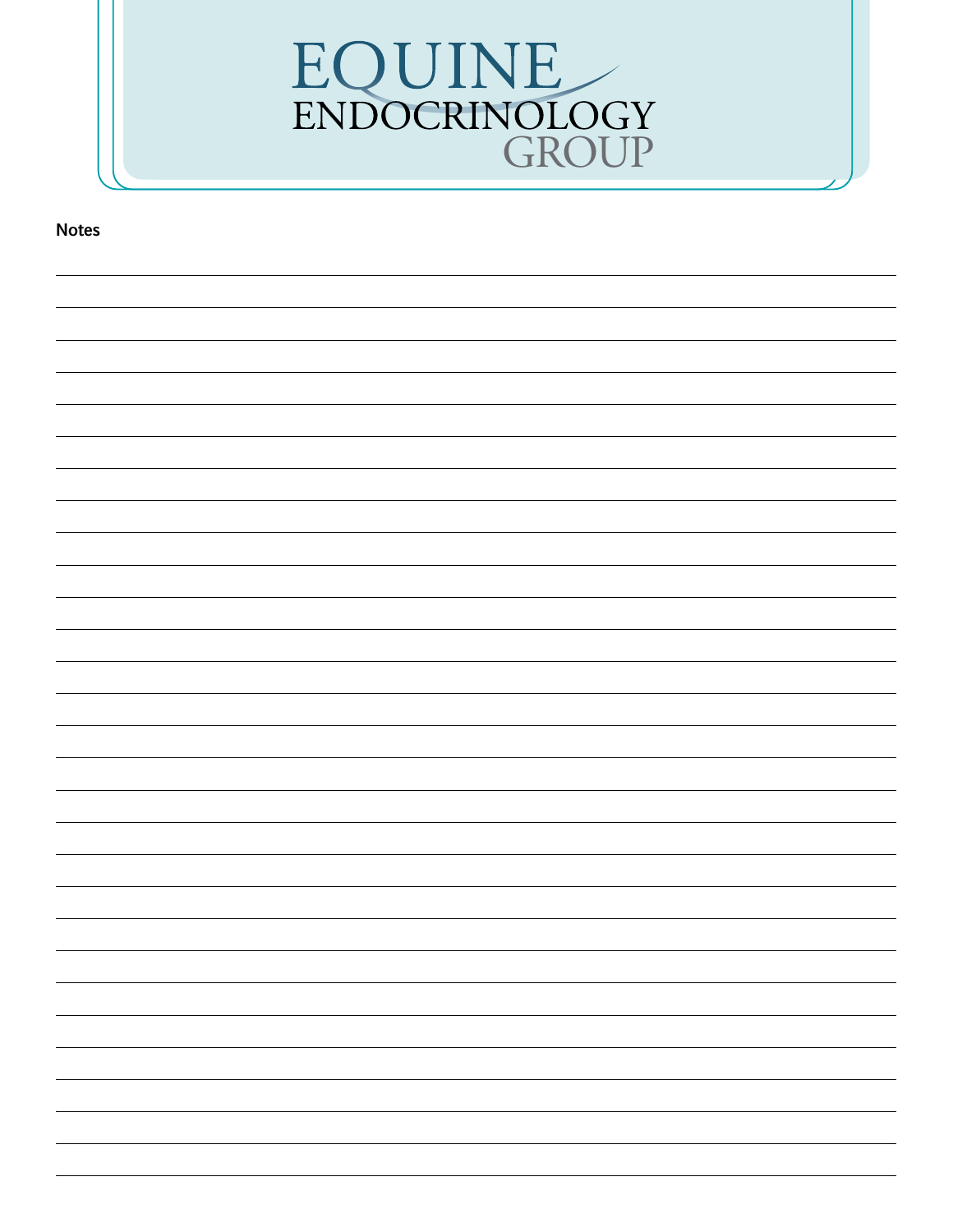

**Notes**